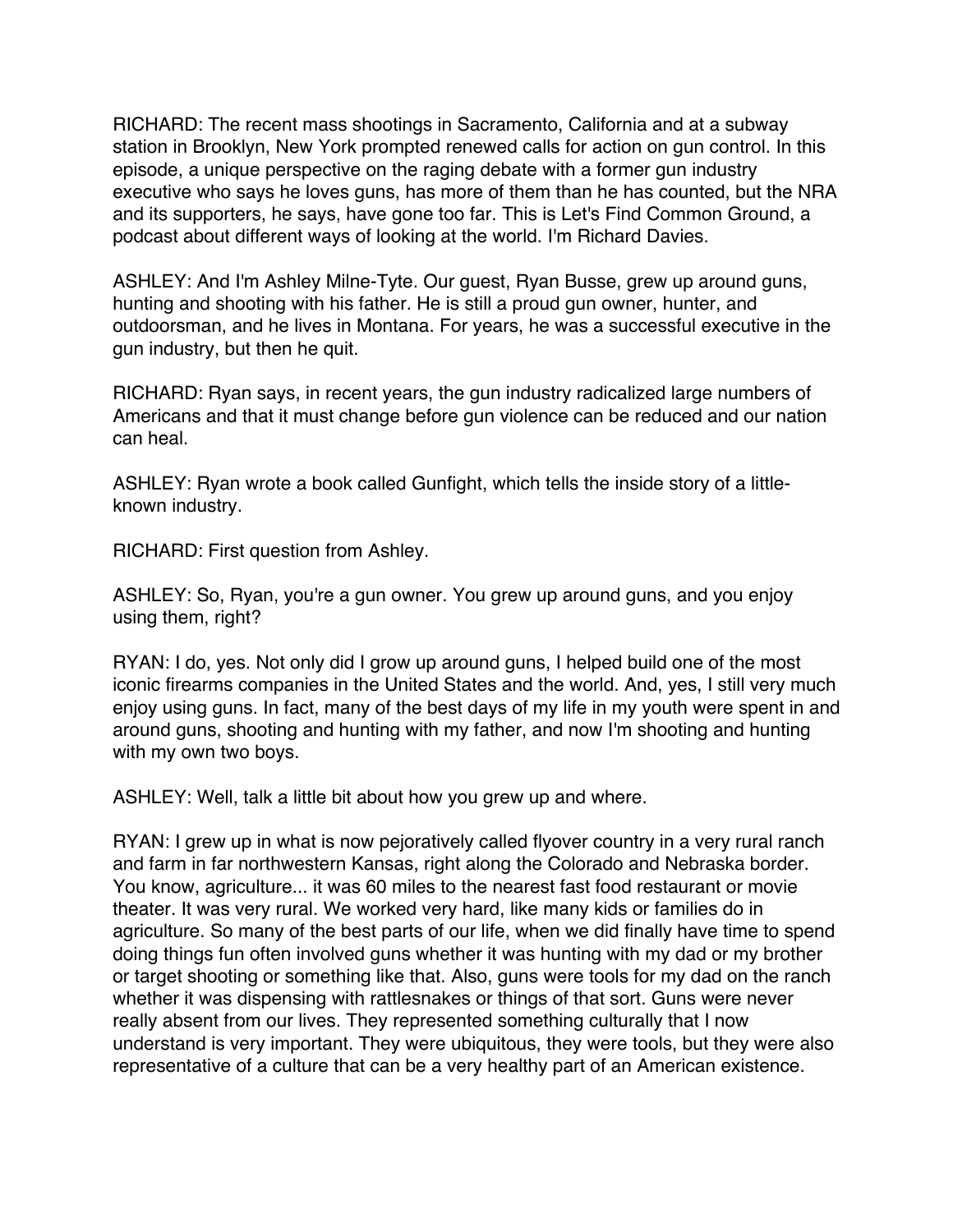RICHARD: You mentioned that terms flyover country. That's so patronizing and awful, isn't it, that idea that some people live in a part of the country that's just not worth visiting?

RYAN: Well, I think the idea that coastal elites don't understand flyover country, we seem to have separated ourselves into all of these different pejorative terms. We have coastal elites. We have flyover kids. We're all now something. Instead of just being Americans, we're something negative to somebody else. But I think this idea that we don't understand each other's cultures anymore... once those cultural labels, negativity, threats, once that starts to permeate our existence, then we have the sort of separation that we're now taking to the extreme. We can have a separation, and I think it's fair to say we've got a few separations in our political culture now.

RICHARD: To be clear, you are not anti-gun. You are not opposed to the Second Amendment, are you?

RYAN: Not at all. In fact, I think it's an important part of being an American, and it's an important part of my life. At the same time, I have come to refuse the idea that reasonable restrictions, cultural norms, responsibilities, that adhering to those sorts of things makes one anti-gun. In other words, just because I think background checks are a good idea or because I believe in the right of states to permit concealed carry or I think that armed intimidation is wrong or I think that open carry should be outlawed in a democracy, there are those on the far right who believe that that makes me anti-gun. But I refuse to live under that label. I'm not anti-gun. I don't even know how many guns I own, more than three dozen. I have a ton of them. I've sold millions of guns. I don't know how I can be labeled as anti-gun, but I think the idea that me, an award-winning firearms executive who shoots with his boys every chance his gets and doesn't know how many guns he owns, can be labeled as anti-gun, I think there you have a very illustrative example about how divisive our country has become.

ASHLEY: What is the difference between responsible gun ownership, in your mind, and reckless use of guns?

RYAN: I think any healthy democracy is debating those sorts of questions every day. I don't think there is a clear answer to that. I think a healthy democracy lives its life in the gray area. I believe that guns is an extremely illustrative and important fault line in our society, but I think there are things that are clearly not responsible. I don't know where the line is exactly, but I can give you some examples of things that I think are not responsible. The idea that firearms should be used to intimidate protestors, lawmakers, average citizens, which we've seen many, many times in the last two to three years, this idea of authoritarian intimidation with guns in the open... people who do that want to try to cover up what they're actually doing. They say that they're just exercising their rights. No, they're not. You take a gun out in the open in front of a bunch of kids who are protesting, you're trying to intimidate them. That's not reasonable. It's not responsible.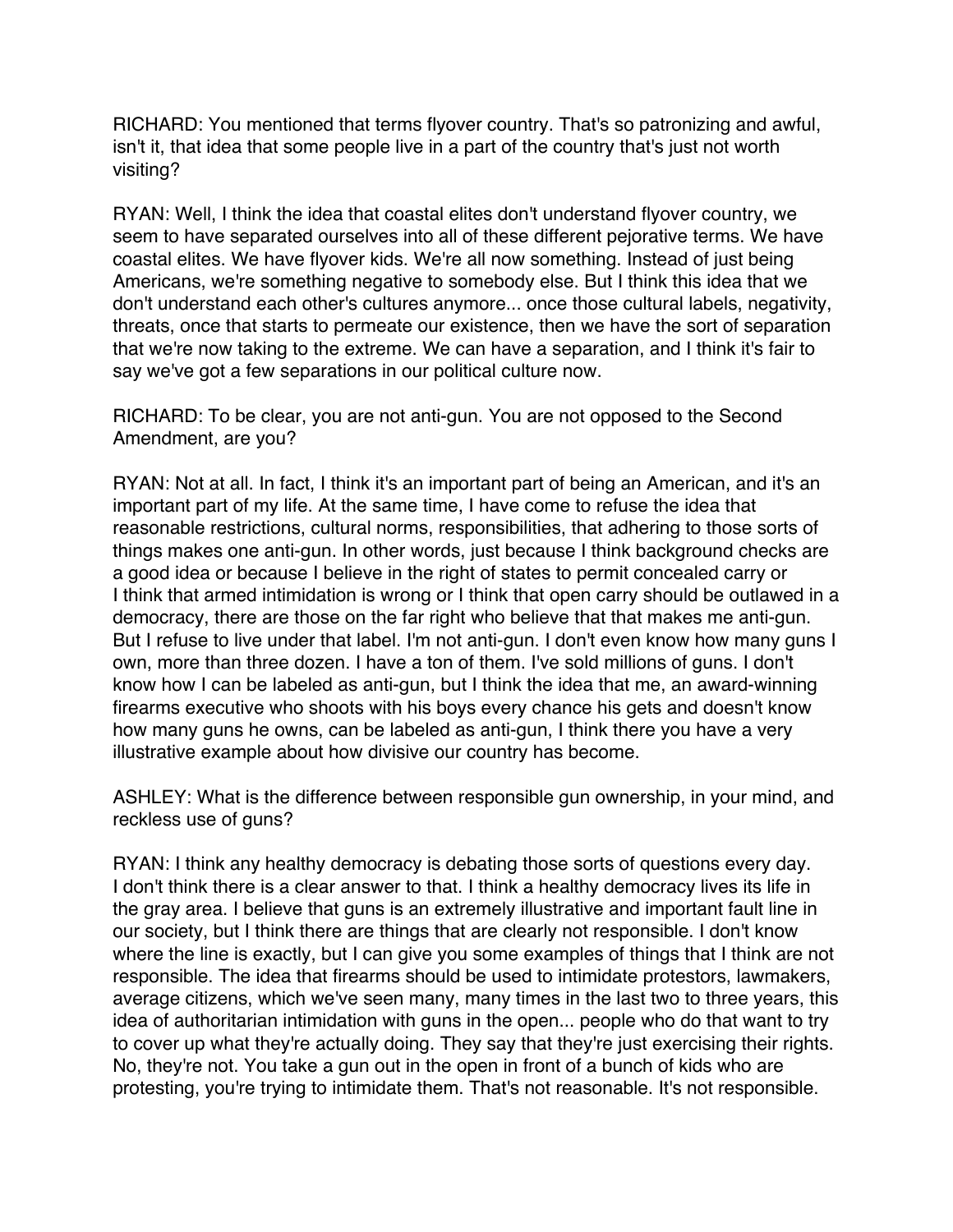Really, it has no place in a functioning democracy. So I guess, to me, that's a very clear example of something that's far over the responsible line.

RICHARD: How do you contrast that with your behavior as a gun owner?

RYAN: Most people who grew up like did and are still being raised in a responsible gunowning America understand there are certain things that you never do, and this applies to me. It goes to the way I was raised. It's the way that hundreds of people who have reached out to me since the release of my book and the various podcasts I've been on... they all adhere to these same sorts of things. You never take a gun to a fight. The idea of responsible gun ownership is you want to do everything possible to never have to use a gun in any sort of societal... against human interaction. So you never go to a fight. You always try to leave. You never brandish a gun to intimidate. It's not part of your identity. It's not part of some sort of weird faux-patriotic machismo that we've seen. All of these things are things that responsible gun owners would never do. For me, it's very important that we adhere to those sorts of rules.

RICHARD: I think what you're saying, the sense that there is nuance in an intelligent conversation about guns, is something we so rarely hear in our media and in our very often angry debates about the role of guns. You are very comfortable around guns. Guns are very much a part of your lifestyle, but there's an aspect, and some of it's a recent aspect of owning guns, which really troubles you. Can you explore that more?

RYAN: Sure. John Adams is famous for essentially saying that our democracy or our Constitution can only be applied to a moral people, and by moral, I think he meant responsible. And I think that anything with this society, we have always tried to enumerate our freedoms very carefully in all of our founding documents and in our reams and reams of laws on which our country is supposed to function, but responsibilities have always been this ethereal thing that we just sort of understand. They're sort of a part of our cultural norm. I think what's happened is we have this runaway focus on freedoms which we all agree are important. Owning guns is one of them. But with each freedom, there's a commensurate need for responsibility, and, with guns, because of the exceedingly powerful reality of owning guns and what they represent, what they can do, what they're designed to do, we have a commensurate exceedingly important need for responsibility. It's that responsibility that I think has been largely dispensed with, certainly through the Trump years. The reason that is is because political intimidation and authoritarianism has become a tool of the Right or a desired outcome of the Right, and nothing jumpstarts authoritarianism like guns do because they upend our civility. If you're sitting around with a group of friends at dinner waiting for one to show up, and you have a nice, civil dinner, and then that last person shows up brandishing a gun, your entire civil existence is upended, and that's very similar to what I think radicals have intended to do to our political situation in our country with guns.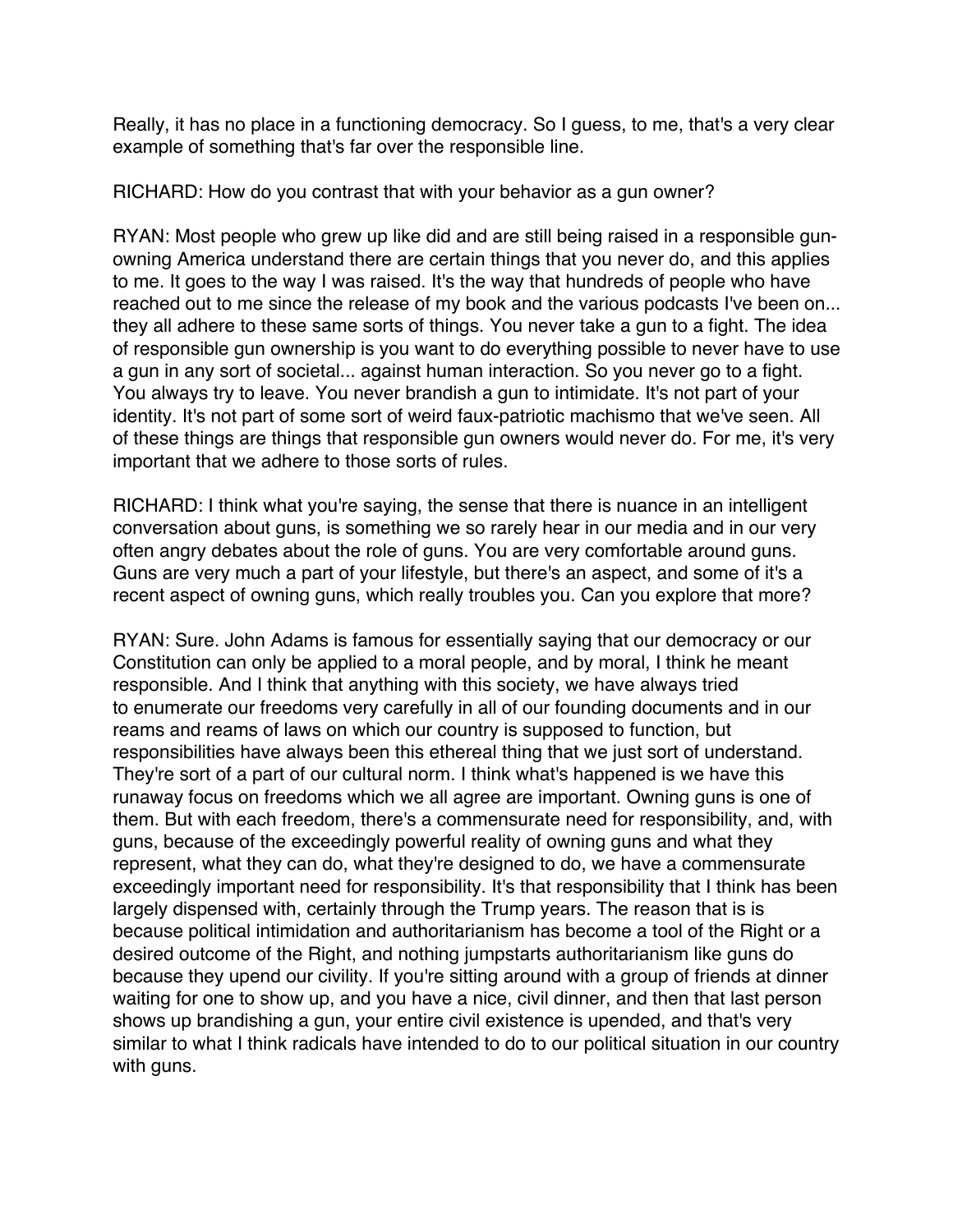ASHLEY: Demand for guns reached, by all accounts, a record high during the first year of the pandemic. Precise statistics vary, but according to official statistics, more than twice as many guns are being sold now compared to 20 years ago. Is gun industry marketing mostly the reason for this, do you think?

RYAN: It's certainly part of it. The through-line of my book and my existence, my life, is that I came to understand the NRA and very powerful political forces meant to divide our country realize that the sort of things that could drive terrible political outcomes for our country but good political outcomes for a narrow band of our society, meaning radical NRA sort of political radicals, the hatred, fear, divisiveness, racism, the things that increase angst in a society, those drive fearful people to vote in irrational ways. So we've seen some of what feels like irrational political outcomes. But those are precisely the same things that drive firearms purchases because fearful people purchase guns. So it's not an accident that the worst sort of tumultuous time that any of us can remember probably, this period between let's say March of 2020 and January 6th, 2021, that angsty, tumultuous time corresponds perfectly with the highest ever firearms sales in the United States. Actually, it's not double. When I entered the firearms industry in 1995, there were about 3.5 million guns sold a year. In 2020, 2021, in any 12-month period, you're going to find evidence of about 22 to 25 million guns sold. So we're talking about a 600% increase. The sort of hatred and tumult that exists in our society corresponds perfectly with a 600% increase in gun sales. So now we have 30-round magazines being sold, literally, by the truckload, and I mean literally truckloads of people who are putting those sorts of 30-round magazines into AR-15s that they are buying. There are QAnon-branded AR-15s. There are AR-15s called the Urban Super Sniper. It's hard now to distinguish firearms marketing, political division, and angst in our society because they're all driving towards the same place on the right.

ASHLEY: For people who don't know much about guns, what is an AR-15? What is it designed to be used for?

RYAN: It was designed... I can't remember the exact year, in the '50s, and AR does not mean automatic rifle. It means Armalite rifle. It was designed by a company called Armalite. Eventually, the design was sold to Colt. That gun became the preferred rifle of the U.S. military and of military forces across the world. There are about 500 companies that build that gun in the United States, and the United States, by all accounts, is the vast majority of the civilian gun market. It is a gun that has become both a thing and a symbol because the January 6th insurrection, you'll note there were two types of flags. There were political Trump flags, and then there were Come and Take It or AR-15 flags. There were tens of thousands of guns that could've been on there: handguns, shotguns, but there weren't. There were AR-15s on there, and that's because they have become both a thing and a powerful political symbol for the radical right of the United States in our political atmosphere.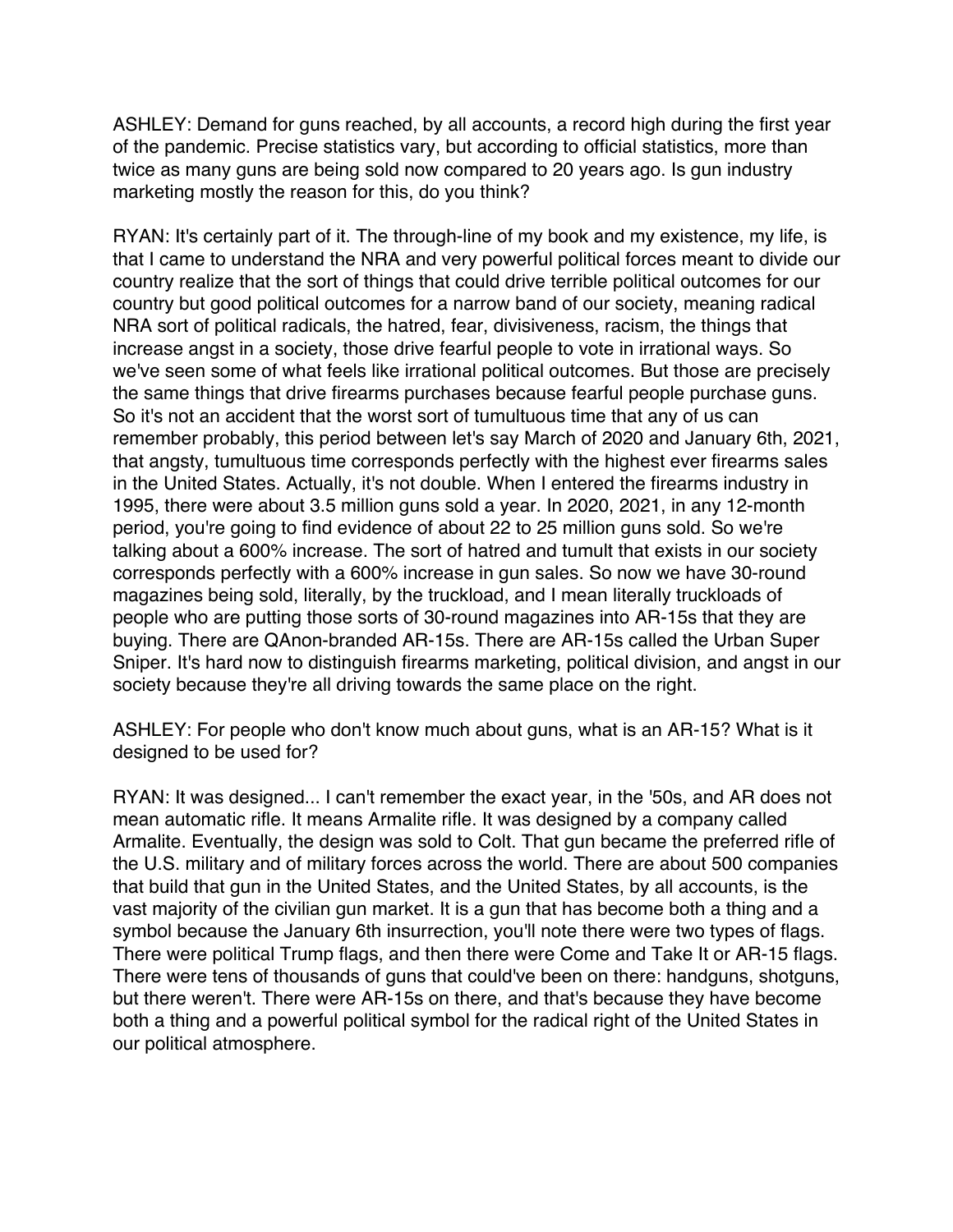RICHARD: Describe how an AR-15 or weapons similar to that is different from the guns that you have and the guns that you hunt with with your boys, your sons.

RYAN: AR-15s are a gun that has been specifically honed and designed for the most efficient offensive killing of people, really. That's what they're for because they're the preferred rifle of military forces and police forces across the country. They are a gun just like any other semi-automatic gun, which semi-auto means every time you pull the trigger, the thing goes bang. You don't have to manually cock it. The force of the explosion cycles the gun for the next round. An AR-15 can be converted, not legally, but can be converted to a fully auto gun, which means you pull the trigger once, and it just keeps shooting until you let off the trigger. But lots of guns in our society are semiauto, lots of hunting guns, lots of shotguns, lots of handguns. So, in that way, it's similar to all of those semi-auto guns.

RICHARD: Ryan Busse; our conversation continues in a minute, but first a word about a special online event on April 24th. That's pretty soon, right? ASHLEY: Yes, it is. Sign up for "Media, Politics, and Polarization" with cable TV news anchor Chris Wallace, former CBS news journalist and author Jacqueline Adams, and ABC News Chief White House Correspondent Jonathan Karl.

RICHARD: This promises to be a fascinating conversation on the news media's role in our divided country and what can be done to find common ground.

ASHLEY: Register now for this online event at our website, commongroundcommittee.org. Now more from our interview with former gun industry executive Ryan Busse.

RICHARD: Let's consider a comparison between guns and cars. People who drive cars, even very fast cars, accept the need for speed limits and driver's licenses. They don't want to share the road with crazy or unqualified drivers. Should we feel the same way about guns?

RYAN: I think so. I think back to the idea that if we want to live in a functioning democracy, we have to understand that our freedoms must be regulated by commensurate responsibilities. The driving example is a good one, the idea that we don't think it's okay to speed through school zones because it's responsible. Now, people on the right who have become what I call Second Amendment absolutists, in other words who believe that literally nothing can restrict your firearms ownership... they quite literally believe that you should be able to own an A-10 Warthog jet, anti-tank missiles, everything. So, in that way, they would believe that no speed limit should exist on firearms. I don't think a democracy can function that way. I think we can and should be allowed to exercise our right to own guns but not without social norms, responsibilities, and reasonable restrictions.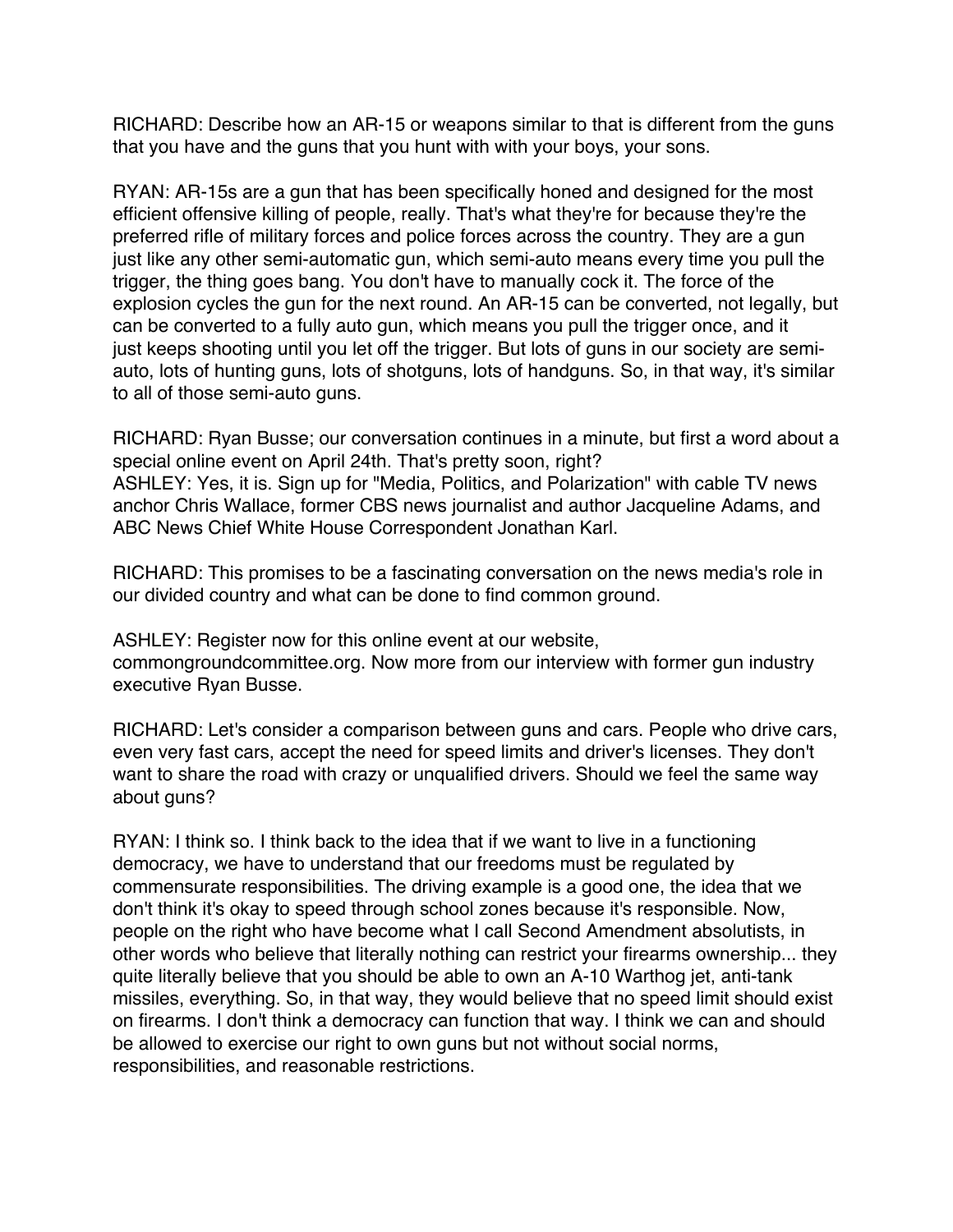ASHLEY: You've been speaking extensively about your life and experience in the gun industry since your book came out. Have you found common ground with anyone on guns who you didn't necessarily expect to?

RYAN: Again, this is very similar to our political world, where on the right, we have... I don't know how large, but it's not everybody in the Republican Party. It's not everybody on the right. We have a class of very loud folks who have stolen the microphone and therefore represent and entire political movement. In guns, it's very similar. From far away, it appears that everybody who owns guns... again, I'll use the pejorative. Coastal elite people who don't understand firearms culture... everybody looks like these crazies who invade the Michigan Capitol or who own lots of AR-15s or who think it's okay to intimidate kids. What I've found is those are the loud radicals that have the mic in the gun world. The ones who have reached out to me 95/5 percentages are responsible gun owners who are very put off, who are very worried by this radicalization of the gun world. In other words, they're not very dissimilar from the sort of respect that I have described in the culture growing up, and they understand or they're coming to understand the need for social norms and responsibility and reasonable regulations because they're worried that guns and this runaway freedom and the radicalization it represents may be the thing that undoes democracy. They're very concerned with that. I've got hundreds, if not thousands, of those sorts of messages. The number of those and the percentage of those that have reached out to me versus the angry radicals, yes, has surprised me in a very pleasant way. I have been shocked by it, actually.

ASHLEY: How about people more on the left, people who would perhaps never have owned a gun, would've been the type of person to say, "We don't even need guns"? Have you spoken to some of them, as well?

RYAN: I have. On the left, there has been this sort of panacea that perhaps we can be a country one day in the not-too-distant future where no firearms need to be owned by anyone. That tends to be fostered and empowered when you see people march into the Michigan Capitol or the Kentucky Capitol or wherever with guns, and gun owners don't stand up and decry it. Well, that leaves people, like we were just talking about, to think, "Well, they must all be crazy. Why don't we take all their guns?" Well, all gun owners aren't crazy like that. So I think, when somebody like me stands up and says, "Look. There are people who are responsible gun owners, and we know this isn't okay," then folks on the left are like, honestly, sort of a sigh of relief like, "Whew, okay. Well, I guess guns are okay as long as it's somebody like this who owns them and understands that responsibility is important." That's why I think this whole thing is so central to repairing the democracy because it's so incumbent on reasonable people in the middle or in the gray area to stand up and decry the fringe so that common ground can be found. Otherwise, this chasm's just going to keep getting worse.

ASHLEY: Our podcast is called Let's Find Common Ground, and we've spoken about this a little bit, but there are plenty of people in this country, especially perhaps who live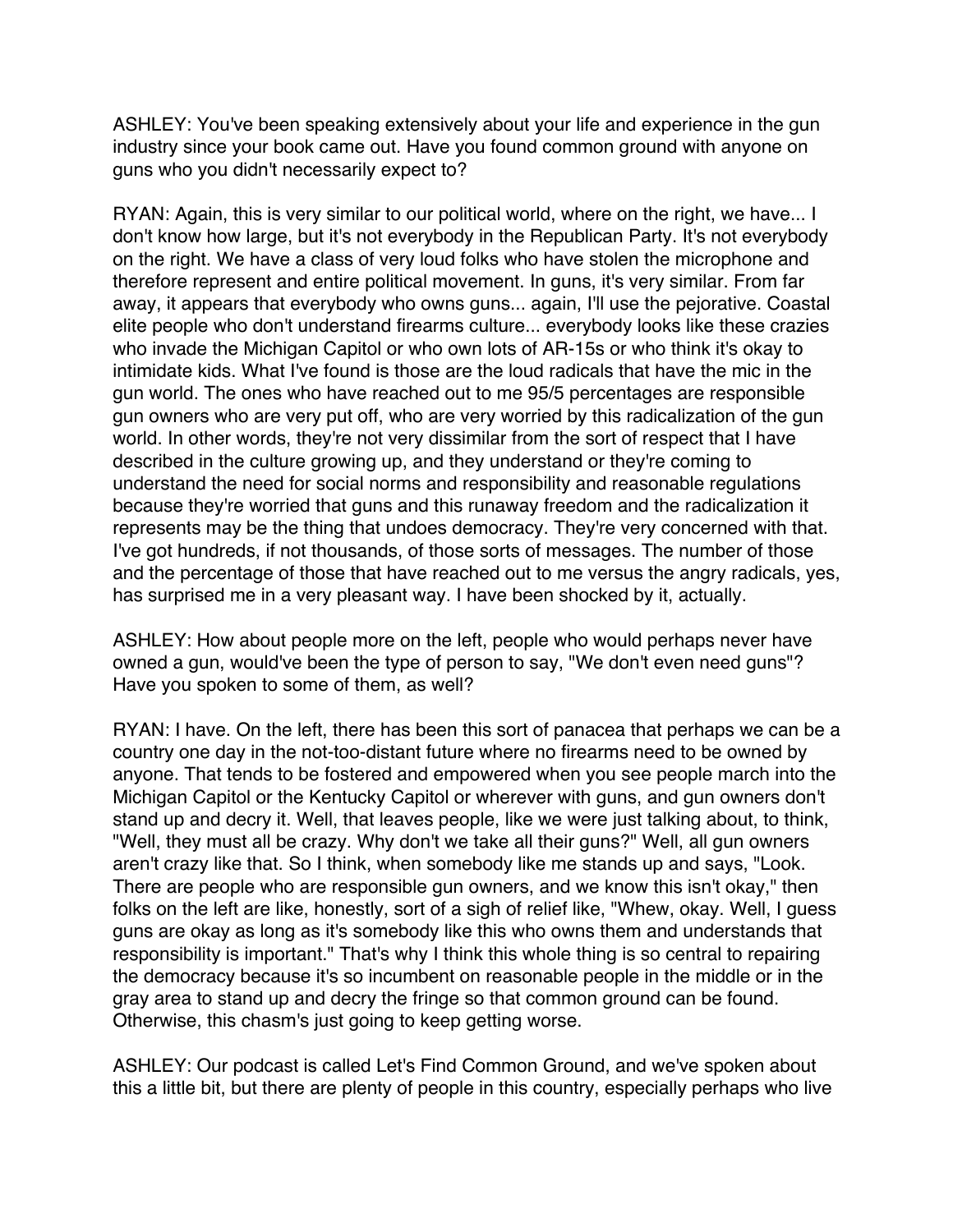in the big cities and their suburbs, who don't have any experience with guns, and they make people feel really uncomfortable in many cases. Do you think there's a way to improve understanding between those people and people who were raised like you were with guns?

RYAN: Yeah, I absolutely think there is, and it starts with aggressively castigating the divisive forces who have tried to divide the country over guns and who have, frankly, tried to frighten the people that you just described into saying, "Well, you're going to have to deal with this no matter what. There's never going to be any restrictions." I've not yet met somebody from the group that you just described, actually, who isn't very open to a conversation with people who seem reasonable and responsible. I just haven't met them. So I think all it takes is for people like me to stand up and say, "Let's have a conversation."

RICHARD: There's a nice story in your book, Ryan, where you write about how you were raised. Your mom didn't grow up immersed in guns, you say, but she accepted them as an ordinary part of our lives. She wanted her kids to be well-rounded and wellbehaved. Tell us more about what sort of rules you had involving guns when you grew up.

RYAN: Well, the rules I had were just understood. First off, we had guns and used guns. They were part of our culture and our times together, but they didn't define us. We didn't wave them around. We didn't have stickers of them on the back of our trucks. They weren't part of our political identity. Safety was always at the forefront of every experience we had with guns, and that was not quite literally but figuratively beat into us from the day we... before we even started shooting. You don't put your finger on the trigger. You treat every gun as if it's loaded. All of these basic safety things that have now been dispensed with in our society were just intertwined in the way we used guns. So we understood that, yes, they could be fun. They could represent a sort of an American freedom. They could defend us. But never could that happen absent responsibility that was to be a part of our experience with them. I think that dispensing with the responsibility in and around guns is at the very core of our political division and is emblematic of the degree to which our society has dispensed with responsibility in general. I lived in the industry that crushed that responsibility for political and monetary gain and then spread it into the rest of our political ethos. I think it's that regaining of social norms and responsibilities that we must insist upon and find again or the finding common ground issue is going to become ever more difficult. None of this society exists without these norms and responsibilities and rules and laws. We only need look at Russia now to understand how tenuous this can be.

RICHARD: Ryan Busse, thank you very much for joining us on Let's Find Common Ground.

RYAN: Thank you, guys.